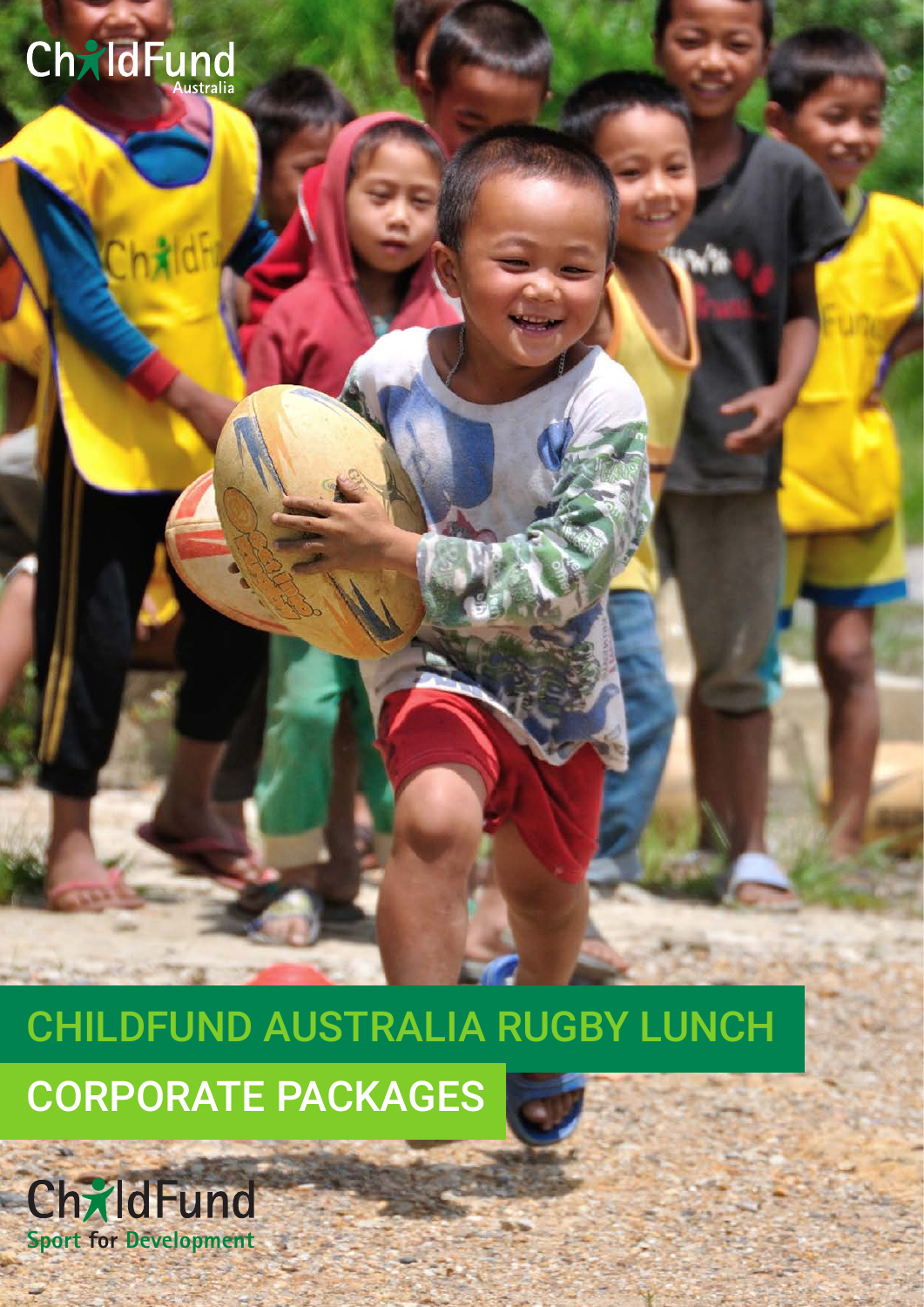# **CHILDFUND AUSTRALIA RUGBY LUNCH**

#### **ChildFund Rugby's partnerships provide children and young people with opportunities to play, learn, and lead.**

Following a hugely successful partnership for the Rugby World Cup in 2019 where rugby fans and commercial partners around the globe pledged more than \$3.5 million, ChildFund Australia is delighted to be appointed as the first ever Principal Charity Partner for the women's edition Rugby World Cup in New Zealand.

We are particularly honoured to be supporting global efforts to encourage and promote women's participation in sports through partnership, alongside promoting sport as a means of empowerment, community and development.

This event is a unique opportunity to come together with members of Australia's Rugby network and other like-minded supporters within the ChildFund Australia community.

ChildFund Rugby works with rugby partners to provide opportunities for children and young people to learn new life skills so that they are better equipped to overcome challenges, inspire positive social change, and become active leaders in their communities. More than 50% of players, coaches and administrators are female.

#### **Funds raised from this event and through the Rugby World Cup 2021 partnership will be used to support ChildFund Rugby partnerships in Oceania to:**

- Support more women and girls from vulnerable communities to be the next generation of Unstoppable players and coaches;
- Improve safeguarding practices in sports communities to ensure everyone is physically and emotionally safe at all times;
- Support the creation of strong, productive, and collaborative rugby women's networks in different countries that build effective pathways for female involvement at all levels of the game.

# **EVENT DETAILS**

**ChildFund Australia is hosting a Rugby Lunch on Friday the 9th of September.** We hope that you can join us in celebrating an exciting partnership and women in sport, in the lead up to the Rugby World Cup.

#### **Race to Rugby World Cup**

Three years ago, Ron Rutland and James Owen travelled across 23 countries cycling from London to Tokyo as they took part in the Race to Rugby World Cup, raising over 123,696 Euros for ChildFund Rugby. In 2022, this incredible journey is powering on again. This time Ron is teaming up with Adam Nunn and will cycle their way from Japan to New Zealand and France respectively, in celebration of Rugby World Cup 2021 and 2023 in support of ChildFund Rugby. Ron and Adam cycle into Sydney in September and will attend the Rugby Lunch to share their story.

#### **Event Details:**

**Date**: Friday 9 September 2022 **Time**: Midday – 4pm **Venue**: Ivy Ballroom, 330 George Street, Sydney **Agenda**: Three course lunch accompanied by drinks, live and silent auction. **Dress code**: Smart casual **Individual ticket:** \$250.00\* **Table of ten:** \$2,500.00\*

**Purchase your ticket here:** events.humanitix.com/childfund-rwc-longlunch

*We believe in the power of sport to change children's lives. ChildFund Rugby partners deliver impactful integrated rugby and life skills learning, providing children and young people from vulnerable communities the opportunity to play, learn and lead.*

#### **\*Exclusive of GST**

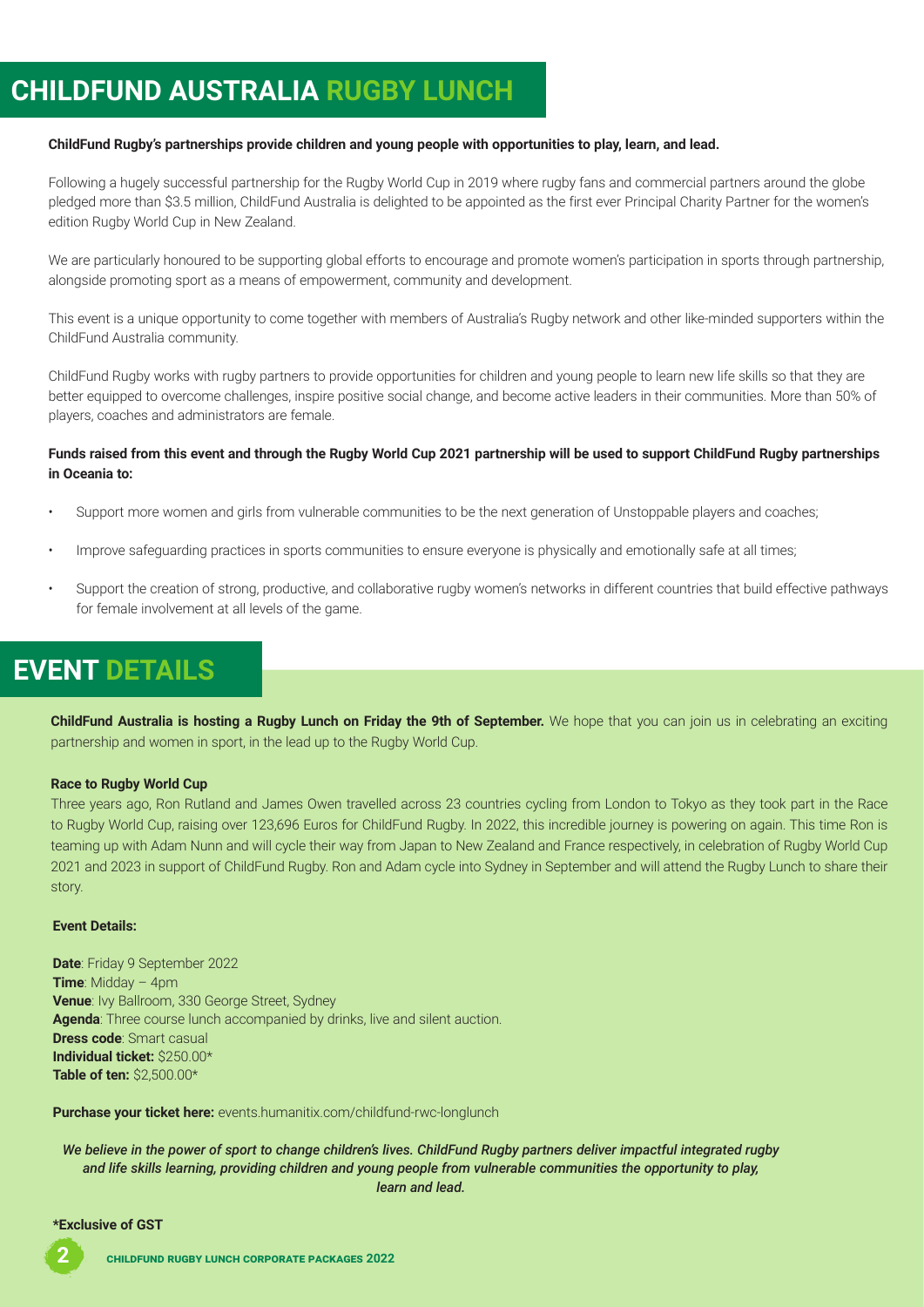# **PARTNERSHIP BENEFITS**

**Playing an active part in enabling brighter futures for children and young people around the world isn't just rewarding. It's often truly enriching.** You will have the opportunity to support a range of programs that have positive and long-lasting impact on the lives of children, families, and their communities.

From building schools and providing education resources to build the capacity of health systems in the Pacific, Asia, Africa, and Latin America, we are able to tailor a support program that meets your corporate giving goals. You will also have the chance to tell the story of your impact, through powerful content and resources, which will help bring your partnership to life.

Together, we can inspire your employees and customers, engaging them to make a meaningful difference to the futures of children, families, and communities around the world. Supporting this event is just the start of your 12-month corporate partnership with ChildFund Australia.

## **ChildFund Australia Corporate Partner - \$10,000\***

- Company logo featured on CFA Australia website for 12 months as a Corporate Partner
- Use of the ChildFund Australia Corporate Partner Logo for 12 months
- Invitations to exclusive events and speaker series
- Brand exposure on the ChildFund Rugby website for 12 months
- Powerful content and resources, allowing you to share the story of your impact
- Corporate Partner acknowledgement from MC & thanked at event
- One table (table for 10 people) included within this package
- Editorial inclusion in follow up eDM after event to quests
- Opportunity to meet rugby players & special guests

## **VIP Experience \$5,000\***

- Use of the ChildFund Australia "Proudly Supporting" logo for 6 months
- Invitations to exclusive events and speaker series
- 1 table (table of 10) included within this package
- VIP acknowledgement from MC & thanked at event

## **Table of Ten \$2,500\***

## **Product Donations**

The live and silent auctions are an important part of the event, helping us achieve our objective to care for children and their communities. Your donated items will be offered in the live or silent auction. For all auction donations, your company name and logo will appear in the auction catalogue and announced live by the Master of **Ceremonies** 

### **\*Exclusive of GST**